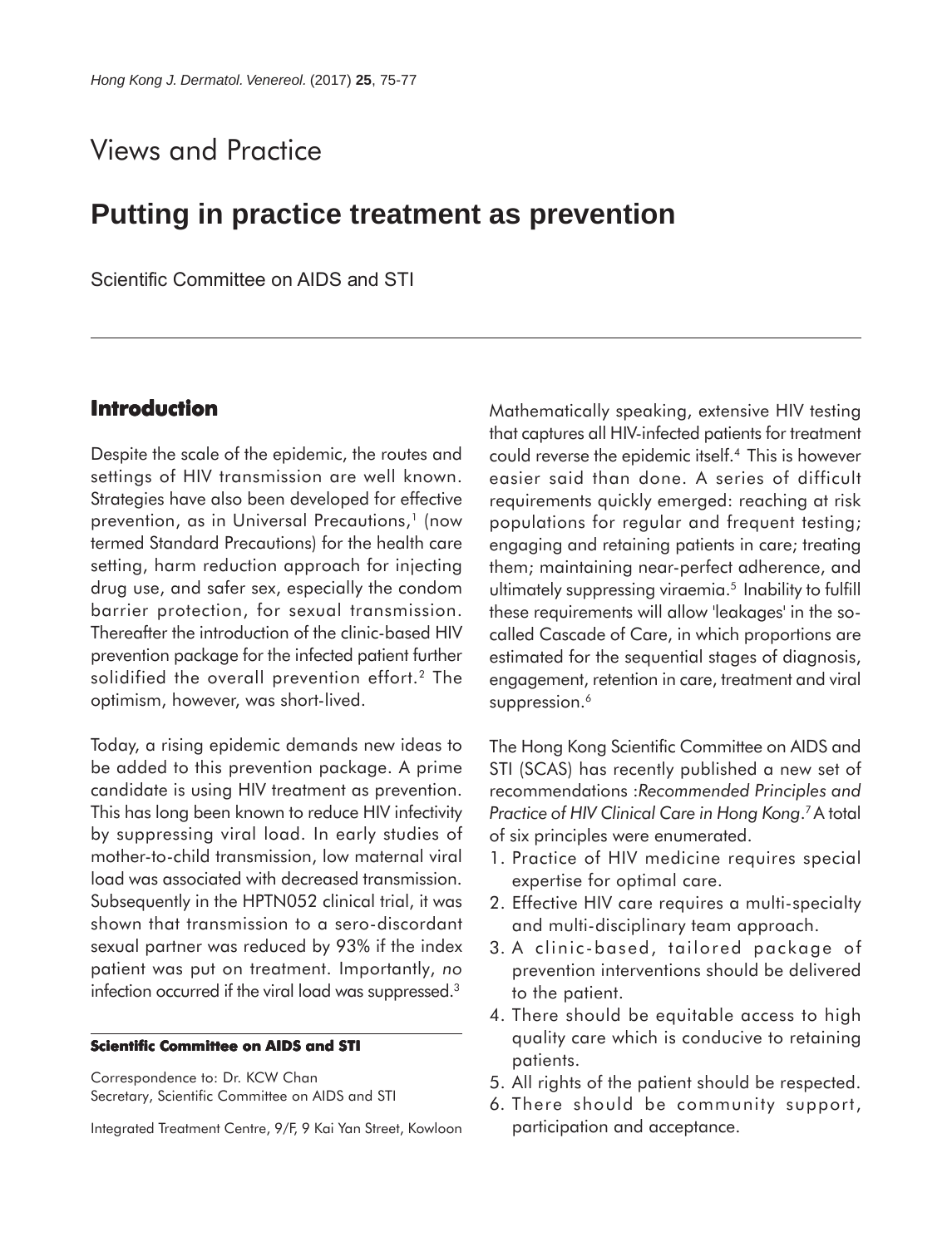These recommendations define how HIV clinical care should be delivered. A key message is that the care provider has a dual responsibility to public as well as clinical health. Put into practice, this framework of care will not only enhance clinical outcome, but greatly increase the prospects of a leakless Cascade of Care and benefit the overall prevention effort in Hong Kong.

With increasing patient longevity, we have witnessed the emergence of cardiovascular, neurological, metabolic and other complications that may be more frequent or severe than that seen in the HIV-negative general population. Nowadays, the lead role is often assumed by the Infectious Disease specialist in an HIV clinic, and rightly so for the specialised knowledge required. However, the engagement of multiple disciplines and specialists will be crucial for effective care. This engagement should be more generalised, involving hospitals and professionals other than the initial designated referral centres. Of note, there has been a gradual involvement of the private sector in certain aspects of HIV care, a development that could be leveraged for broader involvement of the medical community.

HIV care should be larger than dispensing of drugs and management of adverse drug effects. In tandem with medical treatment should, a full package of prevention services appropriate to the individual patient should also be included. It ranges from behavioural risk counselling, partner counselling and referral, STI screening and treatment, a harm reduction approach toward substance use, to essentially every approach that will curtail onward transmission of HIV. Some physicians have a fatalistic belief that counselling does not work, which is not true.<sup>8</sup> Some others may be ill-at-ease to broach such sensitive issues. These obstacles have to be overcome.

That treatment prevents makes it an integral strategy of HIV prevention. However, it is fallacious to assume patients will all stay in care and adhere to treatment. Barriers abound, in the form of depression, difficult social circumstances, substance use, and misunderstanding of disease or treatment. To successfully engage, retain and treat patients therefore requires more than high quality medical care. All factors hindering retention should be proactively assessed for and effectively dealt with. In this process, one should not forget that discrimination against patients exists. Patient privacy and autonomy will have to be fully respected.

The Joint United Nations Programme on HIV/AIDS (UNAIDS) has launched the global initiative of reaching 90-90-90 by 2020. This is an achievable target in which 90% of all HIV infected patients know their diagnosis, 90% of the diagnosed will be on treatment, and 90% of the treated will have suppressed viraemia.<sup>9</sup> This is also a campaign in which the medical profession should take centre stage. The responsibility for reaching the very first 90 falls on the entire medical community who should be aware that screening for HIV in the health care setting is encouraged.<sup>10</sup> The other two 90s will require commitment on the part of care providers along the recommended principles. Although there is no guarantee that the target can be reached by 2020, efforts made towards this end will certainly confer tangible benefits on our patients.

### **Declaration**

There is no conflict of interest for the authors. The opinions and assertions contained herein are private views of the authors and do not necessarily reflect those of the Centre for Health Protection, Hong Kong Department of Health.

### **References**

1. US CDC. Perspectives in disease prevention and health promotion update: Universal Precautions for prevention of transmission of human immunodeficiency virus, hepatitis B virus, and other blood borne pathogens in health care settings. MMWR 1988;37:377-88.